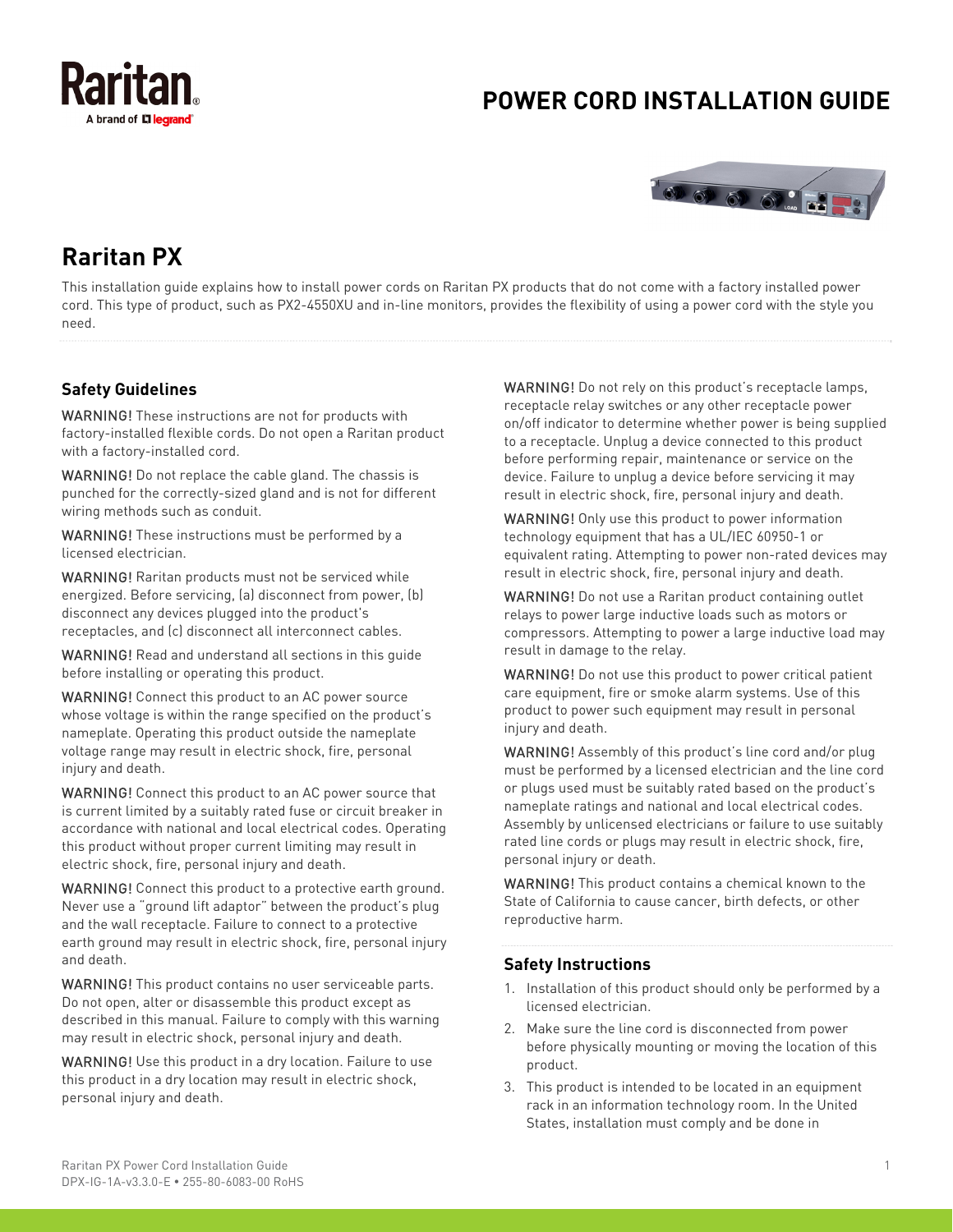accordance with NEC (2011) Article 645 Information Technology Equipment.

- 4. This product is designed to be used within an electronic equipment rack. The metal case of this product is electrically bonded to the line cord ground wire. A threaded grounding point on the case may be used as an additional means of protectively grounding this product and the rack.
- 5. Examine the branch circuit receptacle that will supply electric power to this product. Make sure the receptacle's power lines, neutral and protective earth ground pins are wired correctly and are the correct voltage and phase. Make sure the branch circuit receptacle is protected by a suitably rated fuse or circuit breaker.
- 6. If the product is a model that contains receptacles that can be switched on/off, electric power may still be present at a receptacle even when it is switched off.

### **Before Installation**

Read the following precautions before installing any power cord or plug on a PDU.

WARNING! DO NOT perform wiring assembly for this product unless you are an experienced, licensed electrician. Assembly or attempted assembly by inexperienced or unlicensed electricians may result in electrical shock, fire, personal injury, and death. If you are not a qualified electrician with appropriate licensing and insurance - STOP NOW. This is work you cannot and should not attempt. Raritan is not responsible for any consequential damages to equipment or loss of data due to improper installation.

FOR QUALIFIED ELECTRICIANS: Read the instructions in their entirety before starting the installation. You must follow all wiring instructions, ensure compliance with national and local safety and electrical codes, and follow all other electrical safety requirements with regard to over-current protection. STOP and contact Raritan Technical Support if you are unsure of any answers, or have additional questions.

# **Flexible Cord Installation Instructions**

The following instructions are for Raritan products manufactured to accept user-installed flexible cords. These products are visually identified by the cable gland used to hold the flexible cord.



Important: Complete and the most updated instructions on installing a flexible cord on Raritan PDUs are included in the Raritan PX Power Cord Installation Guide, which is available on the Raritan website's Support page (<http://www.raritan.com/support/>).

#### Flexible Cord Selection

- The preferred flexible cable is type SOOW, 600V, 90°C or 105°C. Consult Raritan before using a different flexible cable type.
- The rated ampacity of the flexible cord must be greater than or equal to the Raritan product's rated ampacity marked on its nameplate. In the United States, relevant ampacity ratings for flexible cords can be found in NEC(2011) section 400.5.
- The number of wires in the flexible cord must match the number of terminals (including the ground terminal) inside the Raritan product. See Wiring of 3-Phase In-Line Monitors (on page [3\)](#page-2-0) for exceptions.
- If a plug is to be attached to the flexible cord, the length of the flexible cord must not exceed 4.5 meters - as specified in UL 60950-1 (2007) and NEC 645.5 (2011).
- The flexible cord may be permanently connected to power subject to local regulatory agency approval. In the United States, relevant electrical regulations can be found in NEC (2011) sections 400.7(A)(8), 400.7(B), 368.56 and table 400.4.

# Plug Selection

If a plug is to be attached to the flexible cord, the plug's rated ampacity is chosen as follows:

- In the United States, as specified in UL 60950-1, the plug's rated ampacity must be 125% greater than the Raritan product's rated ampacity. In some Raritan products, such as 35A 3-phase delta wired PDUs, an exactly 125% rated plug is not available. In these cases, choose the closest plug that is more than 125%. For example, a 50A plug is the closest fit for a 35A 3-phase PDU.
- For all other locations, subject to local regulatory agency policy, the plug's rated ampacity is the same as the Raritan products rated ampacity.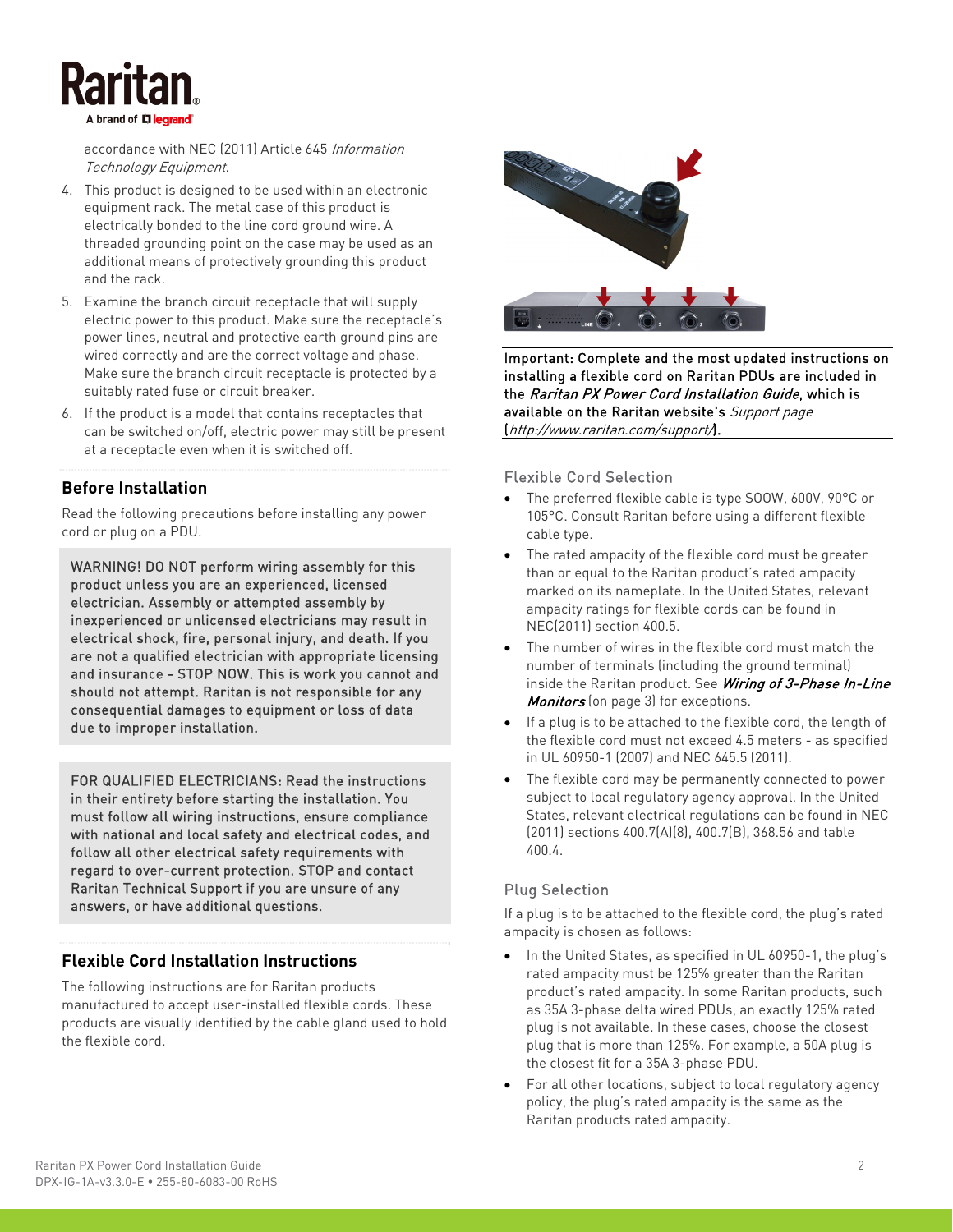

### Receptacle Selection

For Raritan in-line monitors, any receptacle fitted to the outlet flexible cord must have identical ratings as the plug attached to the inlet flexible cord.

#### Derating a Raritan Product

Lower rated plugs, receptacles and flexible cords may be connected to a Raritan product. This results in a derated (reduced) ampacity rating for the product.

#### Derating guidelines:

- 1. Choose the plug and use its rated ampacity to determine the derated ampacity.
	- In the United States, as specified in UL 60950-1, the derated ampacity is 80% of the plug's rated ampacity. For example, a 30A plug would result in a derated ampacity of 24A.
	- In other geographic locations, subject to local regulatory agency approval, the derated ampacity is the plug's rated ampacity. For example, using a 16A plug would result in a derated ampacity of 16A.
- 2. The derated ampacity must be marked on the Raritan product so the new reduced rating can be easily identified.
- 3. For in-line monitors, the receptacles used must have the same voltage and ampacity rating as the plug chosen in step 1.
- 4. The flexible cord must have a rated ampacity greater than or equal to the derated ampacity. Since the new flexible cord may be smaller diameter, a check must be performed to insure the cable gland nut, when tightened, will securely hold the flexible cord so that it cannot be twisted, pulled or pushed in the cable gland. A sealing ring, for small diameter flexible cords, may have been included with the Raritan product, or one can be requested from Raritan, to reduce the inside diameter of the cable gland.



#### <span id="page-2-0"></span>Wiring of 3-Phase In-Line Monitors

3-phase in-line monitors contain 4-pole wiring terminal blocks (L1, L2, L3, N) to monitor 5-wire (4P+PE) 3-phase wye connections. Delta wired 4-wire (3P+PE) 3-phase connections are also permitted (no wire connected to the terminal block neutral "N"). No additional hardware or firmware

configuration is required to specify whether the connection is 5-wire wye or 4-wire delta.

#### In-Line Monitor Unused Channels

It is not necessary to wire up all channels of multi-channel in-line monitors. The inlet and outlet openings of unused channels must be completely closed off. "Goof plugs" for this purpose may be a good choice if they are available in your country or region.

#### Step by Step Flexible Cord Installation

The following items are required to complete the installation:

- Flexible cord(s).
- Insulated ring terminals (one for each wire) and appropriate crimp tool.
- Plug(s) and receptacle(s) (for in-line monitors)
- Torque screwdriver, torque nut driver and torque wrench to tighten the wiring terminal block screws, ground nut and cable gland nut.

#### To install a flexible cord:

1. Open the PDU's access panel (or in-line monitor top panel) to expose the power wiring terminal block(s).

#### One-channel in-line monitor





Make sure to locate the ground wire mounting stud(s). There is a separate ground wire mounting stud for each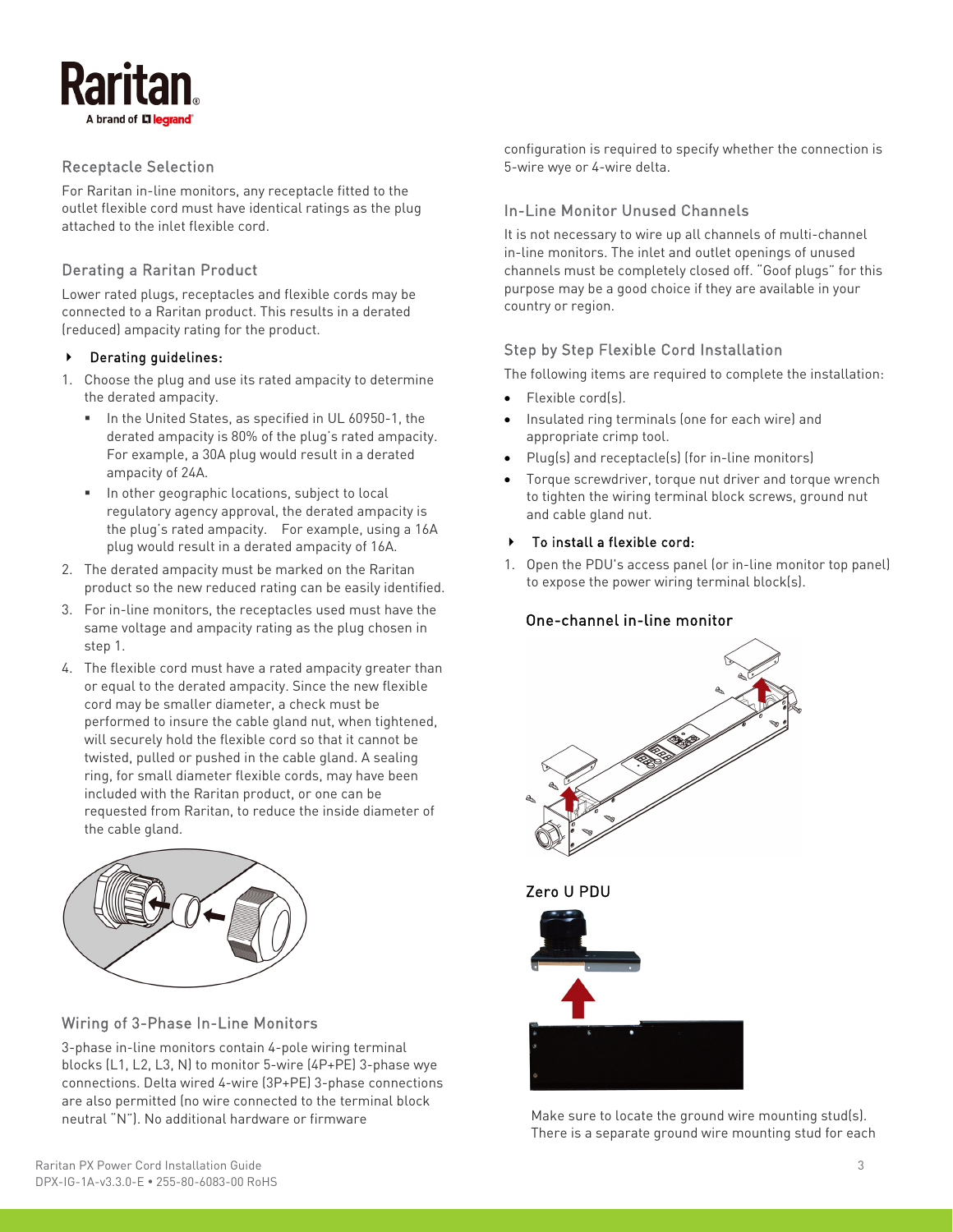

terminal block. Each flexible cord MUST have its green (or green/yellow) ground wire bonded to a ground wire mounting stud.



For in-line monitors, make sure to identify the inlet terminal blocks (rear of monitor) and outlet terminal blocks (front of monitor). Each inlet terminal block has a corresponding outlet terminal block.



| Number                | <b>Description</b>     |
|-----------------------|------------------------|
| Ω                     | Inlets (labeled LINE)  |
| $\boldsymbol{\Omega}$ | Outlets (labeled LOAD) |

- 2. Strip off the outer jacket of the flexible cord and remove any jute, paper or other fillers. Use the following to help determine how much jacket to remove:
	- In the finished assembly, the outer jacket should protrude inside the Raritan product.
	- The wires will have ring terminals crimped onto them.
	- In the finished assembly, the wires should have some slack and not be taught.
	- In the finished assembly, if the flexible cord slips in the cable gland placing a strain on the cord's wires, the ground wire must be the last wire to take the strain.
- 3. Crimp an insulated ring terminal onto each wire. A non-insulated ring terminal may be used for the ground wire. Inspect each crimp to insure it is secure and verify no exposed wire protrudes from the rear of an insulated ring terminal.

4. Loosen the cable gland nut and push the flexible cord assembly through the gland.



Temporarily hand tighten the gland nut and verify the cord cannot be twisted or pushed or pulled in the gland. Do not proceed if hand tightening results in a loose cord. In some models, especially in-line monitors, the flexible cord's diameter may be too small for the cable gland. A sealing ring for smaller diameter line cords may have been included with the Raritan product, or can be requested from Raritan, to reduce the inside diameter of the cable gland.



- 5. Fasten the ring terminal of the green (or green/yellow) ground wire to the chassis's threaded ground stud in this order:
	- a. Place the lock washer on the stud.
	- b. Place the ground wire ring terminal on the stud.
	- c. Place the nut on the stud and tighten with a torque wrench. The appropriate torque settings vary according to the nut size.

| Nut size       | Torque setting (N·m) Tolerance |      |
|----------------|--------------------------------|------|
| M3             | 0.49                           | 10%  |
| M4             | 1.27                           | 8%   |
| M <sub>5</sub> | 1.96                           | 5%   |
| M6             | 2.94                           | 3.5% |
| M8             | 4.9                            | 2%   |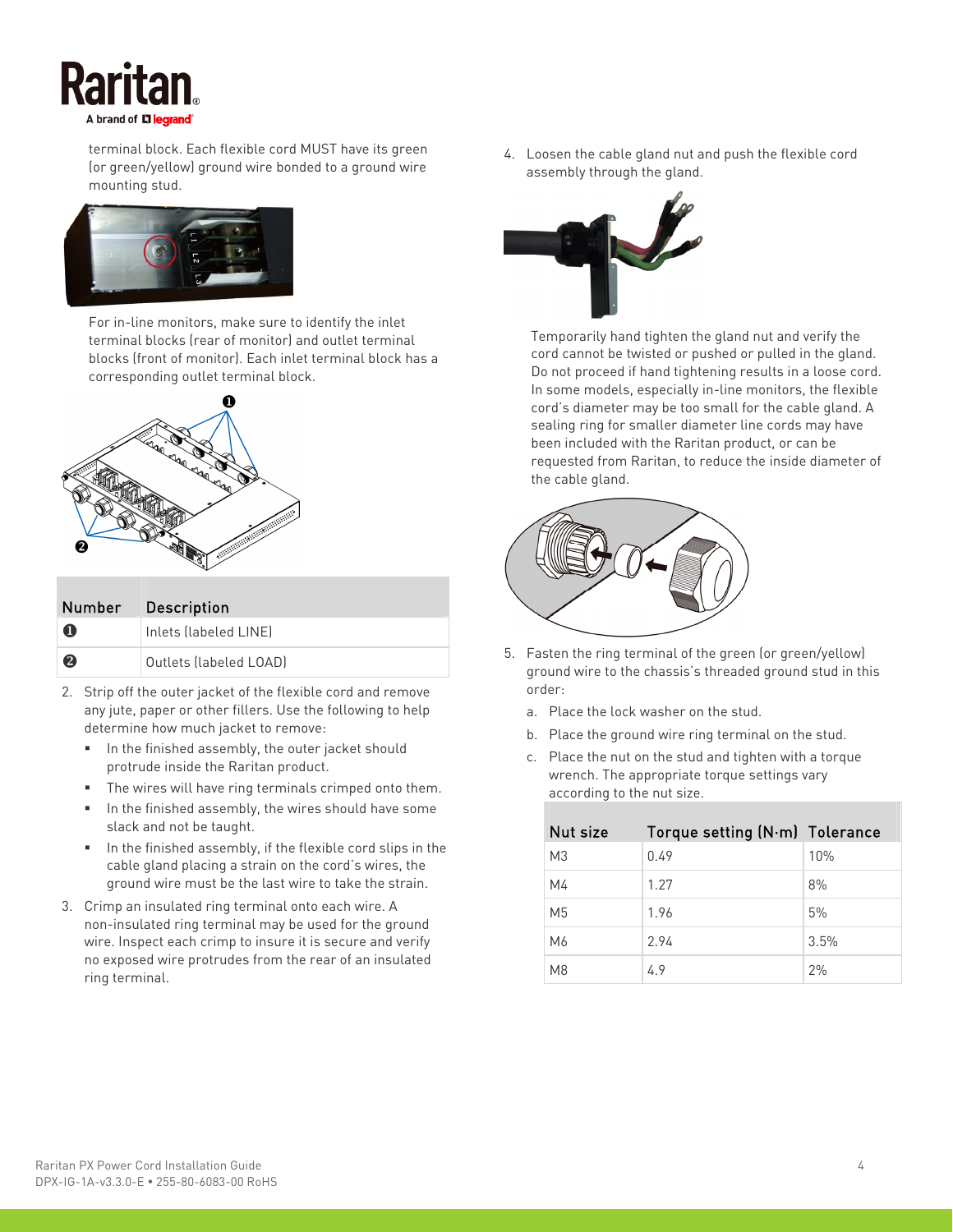

d. Check the ground wire connection. It should be secure and not move or rotate.



6. Fasten the ring terminals of all remaining wires to the terminal block and tighten each using a torque screwdriver. The appropriate torque settings vary according to the screw size.

| <b>Screw size</b> | Torque setting (N·m) Tolerance |      |
|-------------------|--------------------------------|------|
| M <sub>3</sub>    | 0.49                           | 10%  |
| M4                | 1.27                           | 8%   |
| M <sub>5</sub>    | 1.96                           | 5%   |
| M6                | 2.94                           | 3.5% |
| M <sub>8</sub>    | 49                             | 2%   |

Make sure each ring terminal is firmly fastened and cannot be twisted by hand. Use the following guidelines to help terminal block wiring.

 In single-phase Raritan products with world-wide ratings, the terminals are labeled L1 and L2. L1 is the phase wire. L2 is either the neutral (120/230V installations) or another phase wire (208V installations).



- In all 3-phase products, L1 is phase A, L2 is phase B, L3 is phase C and N is neutral.
- If your PDU is inlet metered, such as PDU models PX2-1nnn and PX2-2nnn (where n is a number), you must pass each line cord wire through the correct CT in the correct direction. Each CT is labeled and contains a direction arrow. Push the ring terminal

end of the line cord through the CT in the direction indicated by the arrow. For example, push the L1 line cord wire through the CT labeled L1 and then connect it to the L1 terminal block.



- For Raritan in-line monitors, where there is a one to one correspondence between plug and receptacle, maintain the same wire colors for inlet and outlet flexible cords.
- 7. Make final adjustments to the cable gland and verify the jacket of the flexible cord extends into the Raritan product. Hand tighten the gland nut and finish tightening with a torque wrench. Appropriate torque settings vary according to the cable gland size.

| Cable gland size    | Torque setting $(N \cdot m)$ |
|---------------------|------------------------------|
| M12x1.5             | $0.7$ to $0.9$               |
| M <sub>16x1.5</sub> | $2.0 \text{ to } 3.0$        |
| M20x1.5             | $2.7 \text{ to } 4.0$        |
| M25x1.5             | $5.0 \text{ to } 7.5$        |
| M <sub>32x1.5</sub> | 7.5 to 10.0                  |
| M40x1.5             | $7.5$ to $10.0$              |
| M50x1.5             | $7.5$ to $10.0$              |
| M63x1.5             | $7.5$ to $10.0$              |

Note: The cable gland size is marked on the cable gland body.

After tightening, examine the flexible cord and cable gland for the following:

- Make sure you can see a few remaining threads between the cable gland body and cable gland nut. The gland nut must not bottom out on the gland body.
- Make sure the flexible cord does not move in the cable gland when it is twisted, pushed or pulled.
- 8. Re-install the PDU wiring access panel or in-line monitor cover plate. This completes internal wiring of the Raritan product.
- 9. For in-line monitors, fasten the receptacles to the outlet flexible cords following the manufacturer's instructions.
- 10. Complete the wiring of the inlet flexible cord by performing one of these steps: